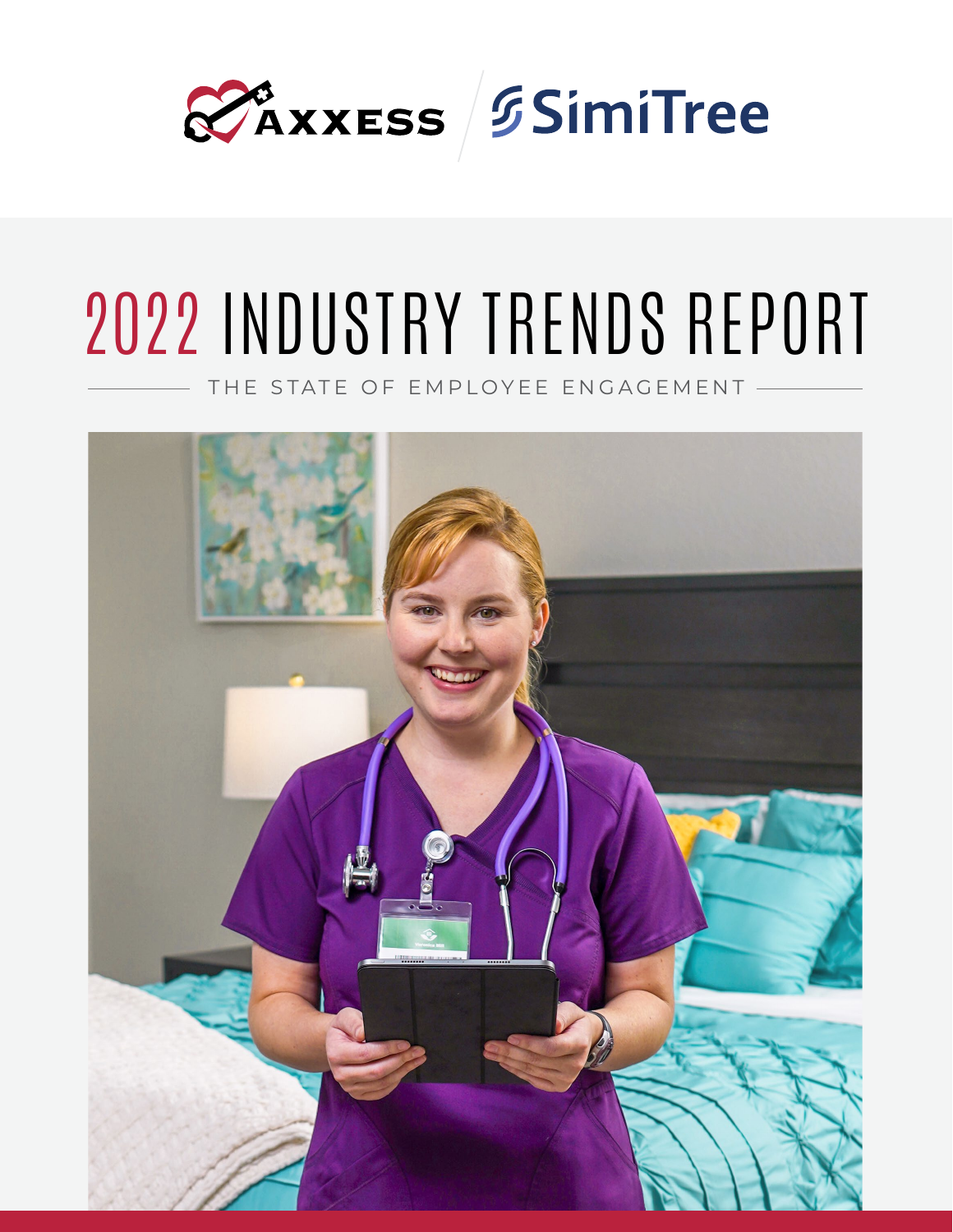# EXECUTIVE SUMMARY

Industry Trends Survey Confirms Employee Orientation and Engagement Programs Are Critical to Address Staff Retention

In a survey of thousands of home-based care providers from agencies of all sizes, nearly two-thirds of more than 1,800 respondents indicated they have been at their jobs for three years or less, and nearly 80 percent indicated effective orientation and onboarding programs are important strategies to drive retention.

The survey conducted jointly by healthcare technology leader Axxess and healthcare consulting firm SimiTree in December 2021 also revealed flexibility to balance work and personal responsibilities and meaningful supervisor feedback are critically important. Beyond that, at least half of respondents feel employee recognition programs such as celebrating birthdays and other milestones, professional development opportunities and fair compensation could be better addressed by their employers.

At least three in four respondents agreed that important strategies to drive engagement and retention include:

- Effective orientation and onboarding,
- Regular training and education,
- Mentorship,
- Providing flexibility to balance work and personal life responsibilities, and
- Financial incentives.

In addition, more than 80 percent agreed having easy-to-use software is an important component in retaining employees. In addition to being easy to use, respondents indicated important elements for a software are having a mobile component, effective software training, automated workflows, clinical intelligence and full integration with other software being used.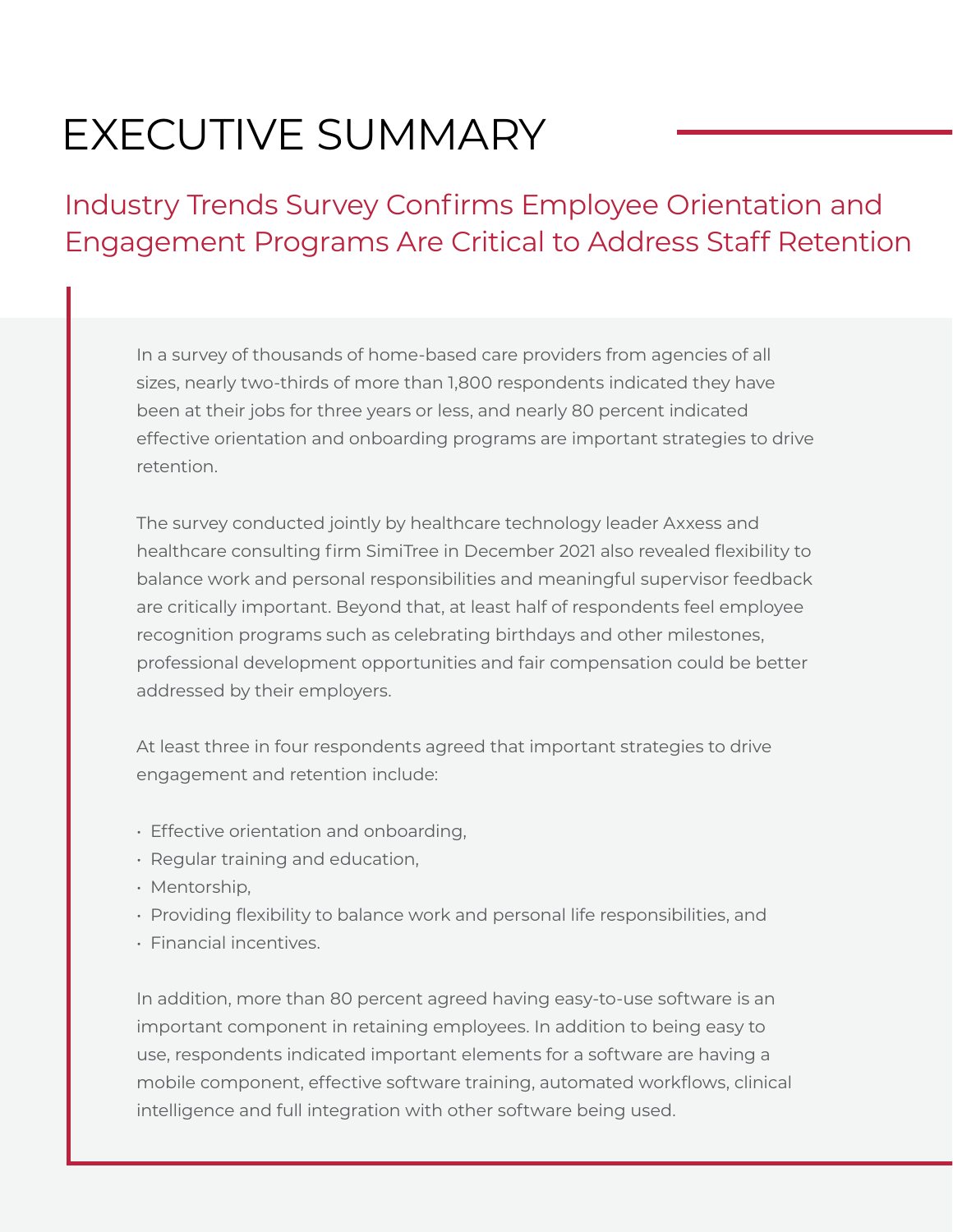#### SURVEY RESPONDENTS

Of the more than 1,800 respondents, including more than 200 from enterprise-level organizations, 73% indicated they provide home healthcare service. Nonetheless, the issues addressed in the survey are impacting all aspects of the care at home industry including hospice and home care. Respondents came from all levels and roles of organizations; two thirds provide direct care to patients and clients.

The survey, which had respondents from all levels of organizations, including management and caregivers directly working with patients and clients, revealed that while compensation, chemistry and career development have been equally important over many years, pay and total compensation may be more important now.

The top five reasons cited for employees considering other opportunities include:

- Pay and total compensation,
- Inadequate communication,
- Inability to balance work and personal life responsibilities,
- Workload outpacing staff bandwith, and
- A lack of structure and leadership.

#### Conclusions

This survey shows that while some things change, many things stay the same. Competitive compensation and career development opportunities are always high up the list of important areas to focus. Effective and formal onboarding practices are equally as important to new hires. The experience a new hire has in the first 90 days of employment goes a long way to determining whether that employee stays for the long-term. Invest in employees early to ensure longterm success.

Based on the findings, numerous best practices to consider are offered by Axxess and SimiTree at the end of this report to help agencies thrive in the years ahead.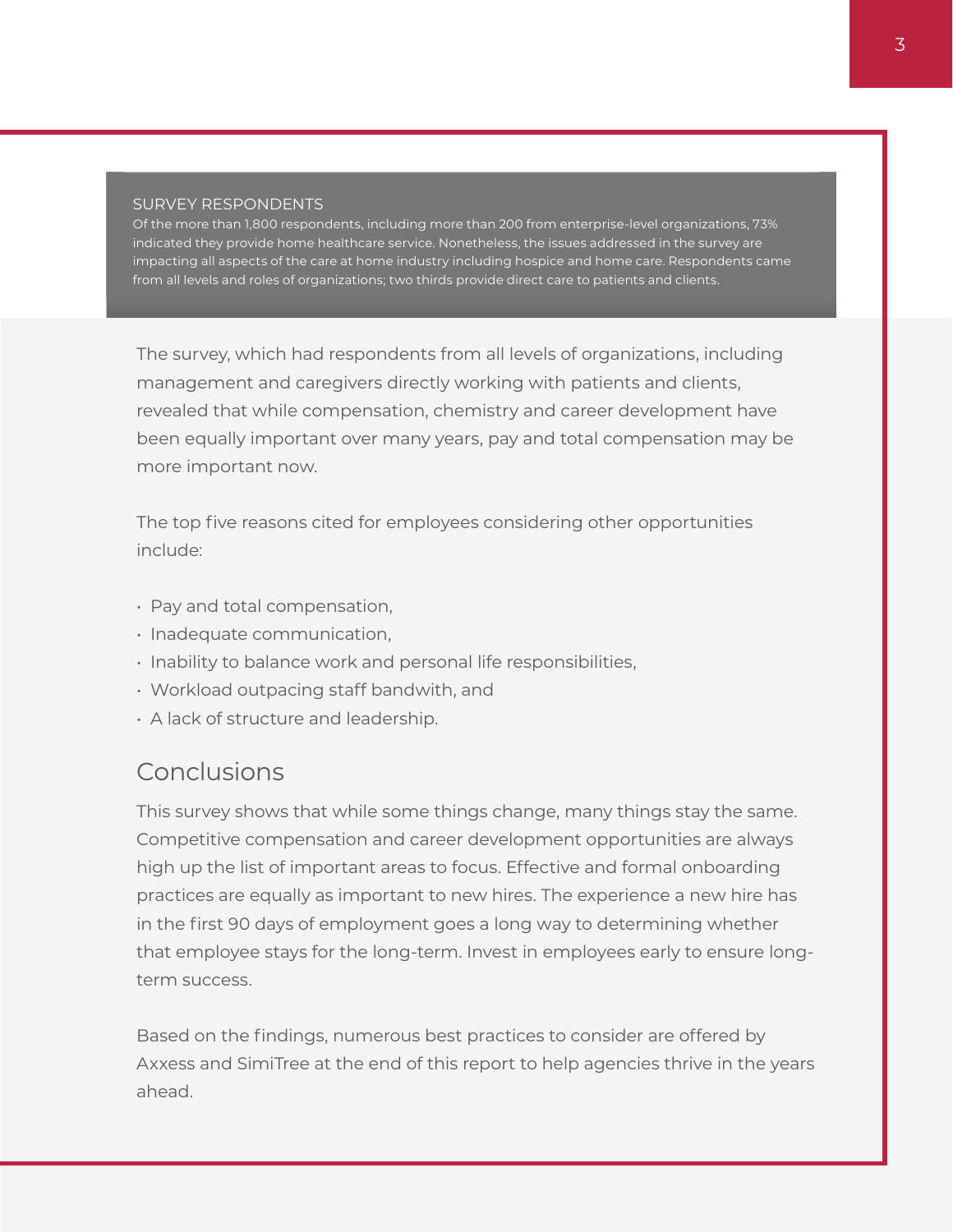# SURVEY QUESTIONS AND RESULTS

#### How long have you been at your organization?



## KEY INSIGHT

Almost two-thirds (62.2%) have been at their current workplace three years or less. Only one in four have worked at their organization more than five years. These numbers reflect the long-standing challenge experienced in the care at home industry. Those responding from larger organizations indicated somewhat longer periods, which could reflect that larger organizations have stronger retention strategies and more attractive resources and opportunities compared with smaller care providers.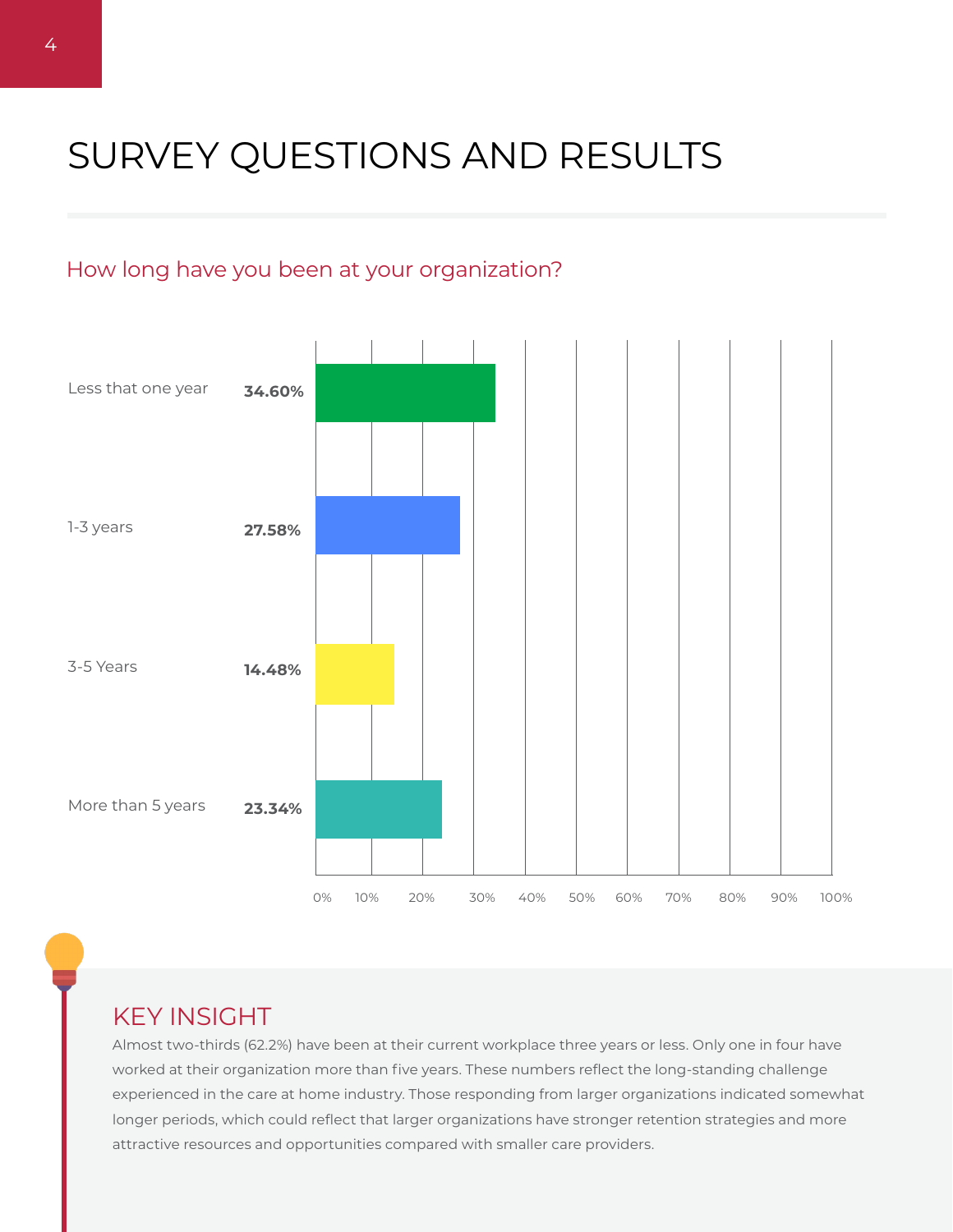

The survey provided a series of possible reasons for leaving an organization and asked participants for their top three reasons.



## KEY INSIGHT

The top five reasons cited for leaving an organization: pay/total compensation, unable to balance work and personal life responsibilities, the workload is outpacing bandwith in the organization, inadequate communication, and lack of structure and leadership. Compensation, chemistry and career development have been equally important over many years, but the higher percentage citing pay and total compensation may indicate that has become more important over the past year.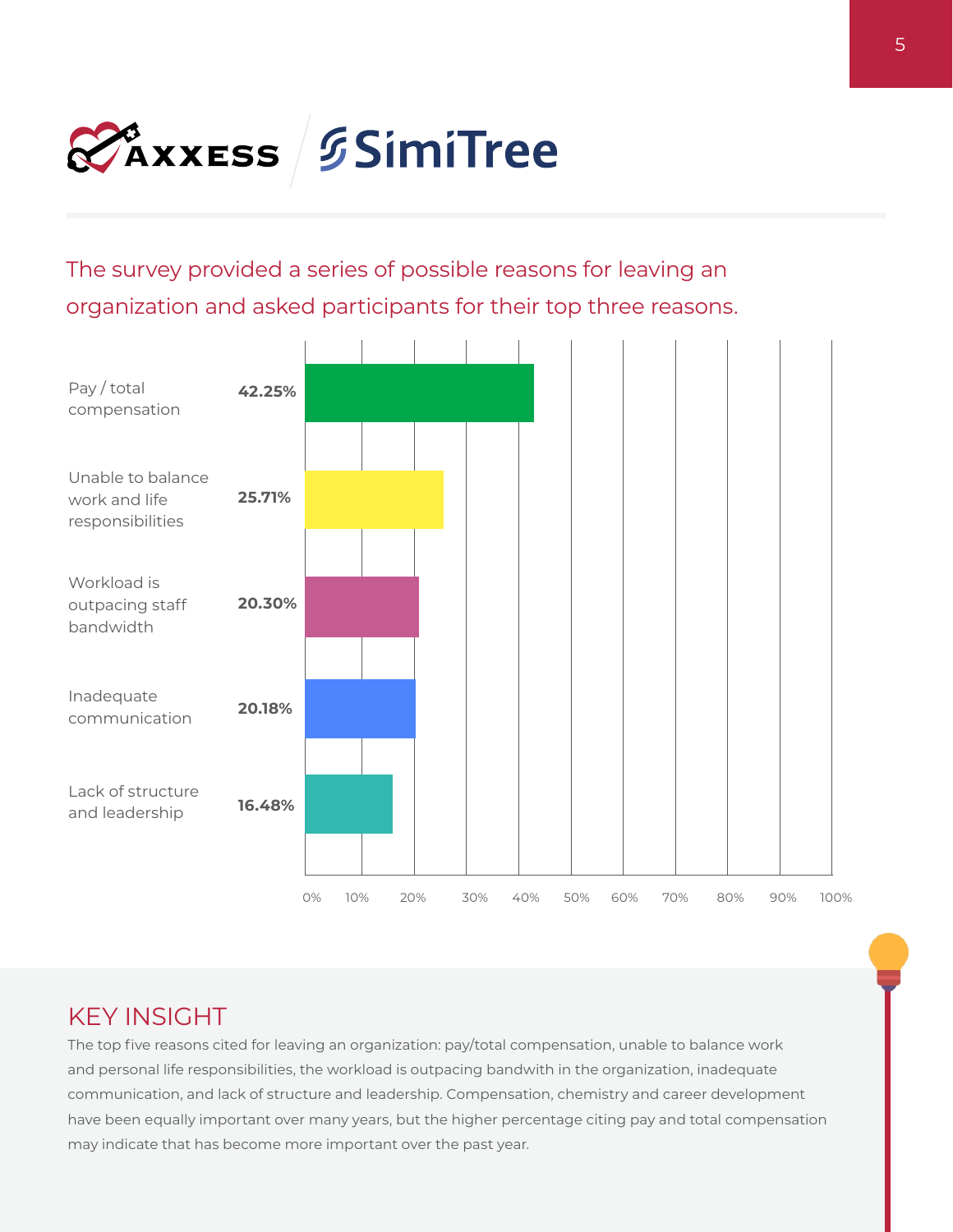# SURVEY QUESTIONS AND RESULTS

#### Which positions have the most turnover in your organization?



## KEY INSIGHT

The 76% of respondents indicating field staff and direct caregivers experience the most turnover reflects what the industry is seeing overall.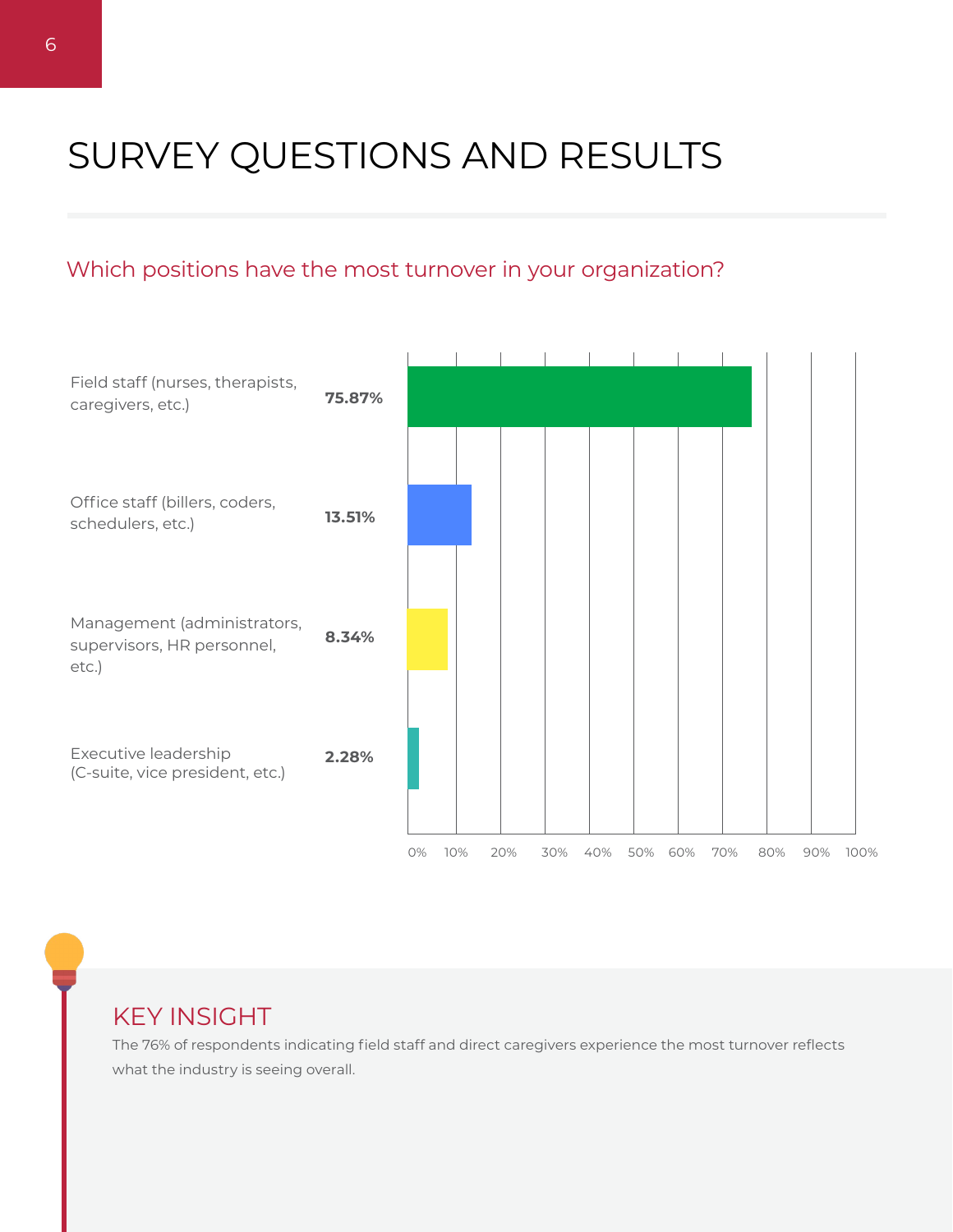

#### Tell us how you feel about each statement as it relates to engagement with your current organization.



### KEY INSIGHT

There is widespread agreement among respondents that they have flexibility to balance and personal life responsibilities, receive feedback from their supervisor on their job performance, their contributions are acknowledged, and they receive adequate training and education. However, there was significantly less agreement on organizations providing career advancement and professional development opportunities, celebrating birthdays and milestones important to the worker, and feeling that they are compensated fairly. These areas provide opportunities for an organization to differentiate themselves with employees.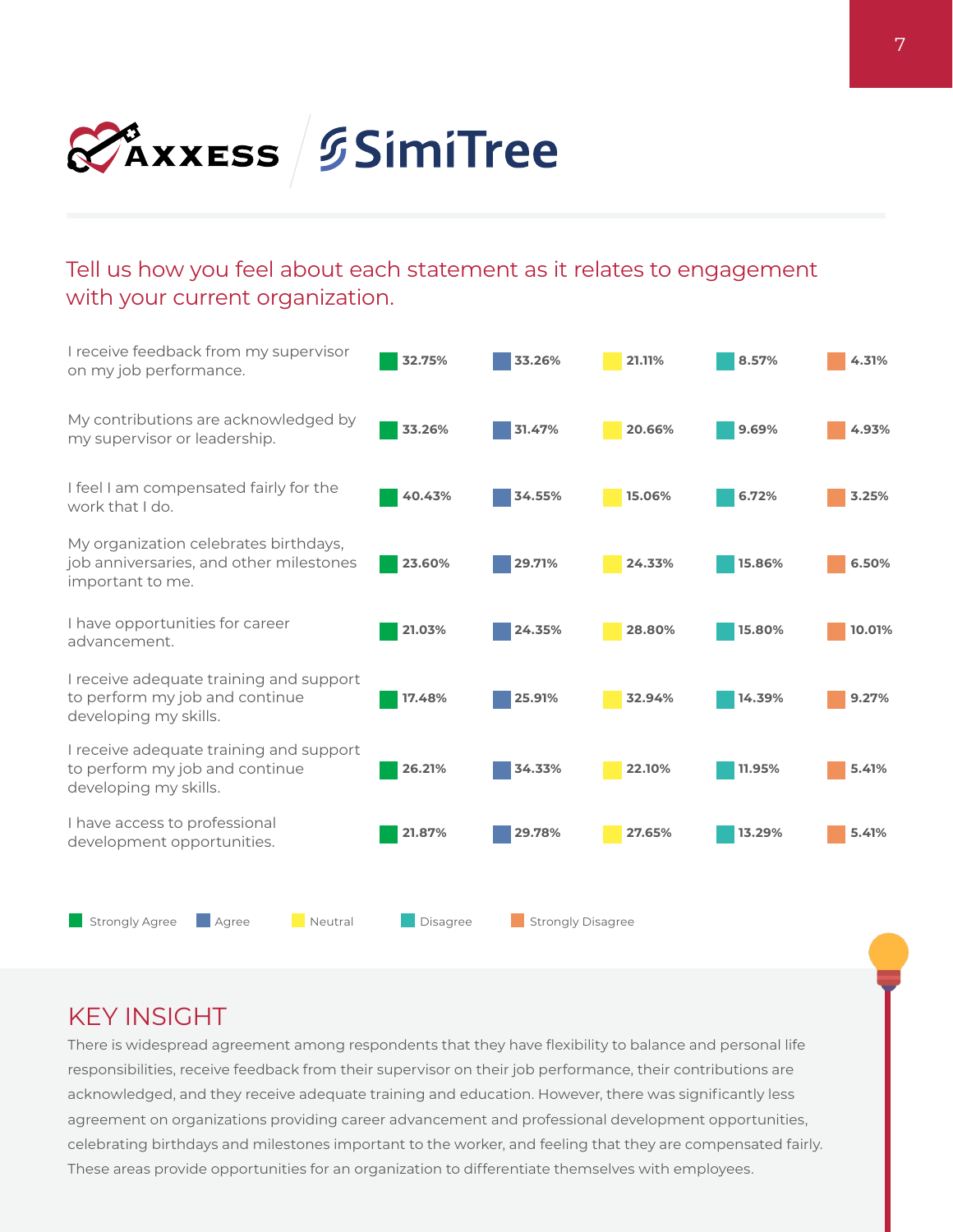# SURVEY QUESTIONS AND RESULTS

## Which of these strategies do you feel are important to drive employee engagement and employee retention?



#### KEY INSIGHT

There is broad agreement that effective orientation and comprehensive onboarding of new employees, as well as having easy to use software, are important strategies to drive engagement and retention of employees. Ongoing engagement, mentorship, training and professional development programs are also seen as important, along with providing financial incentives.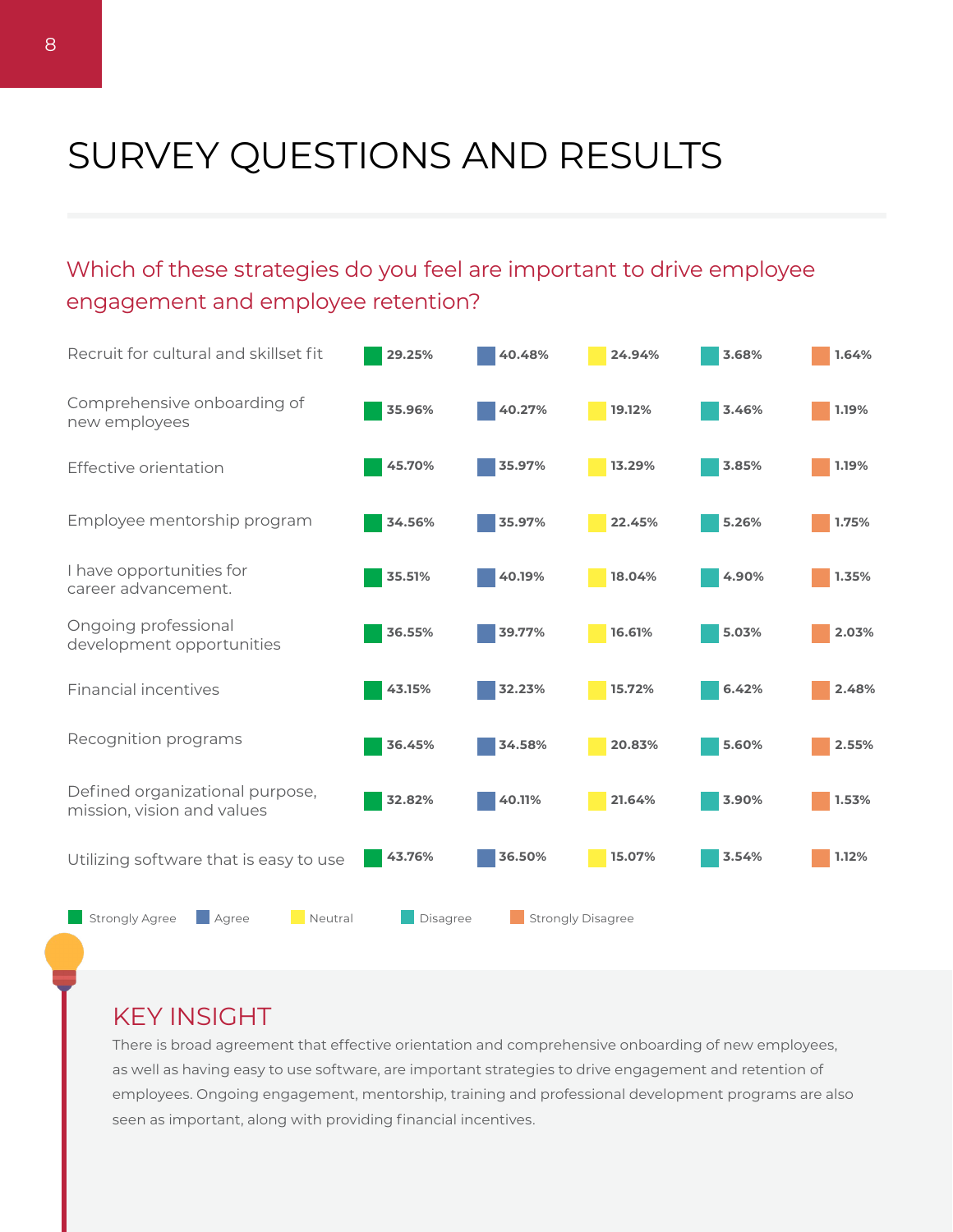

The use of software in my organization could be more effective if: (check all that apply).



## KEY INSIGHT

In a separate question, 90% indicated their organization is effectively using technology to run their business and document patient and/or client care. Having easy to use software, a mobile component, effective software training and onboarding, automated workflows, clinical intelligence and being fully integrated with other software being used by the organization were cited as significant opportunities. Having robust report features and predictive analytics were cited somewhat less often but that may be due to two of three respondents being direct care providers and less involved in business management. Direct care workers emphasized the need for ease of use, a mobile component and effective software training.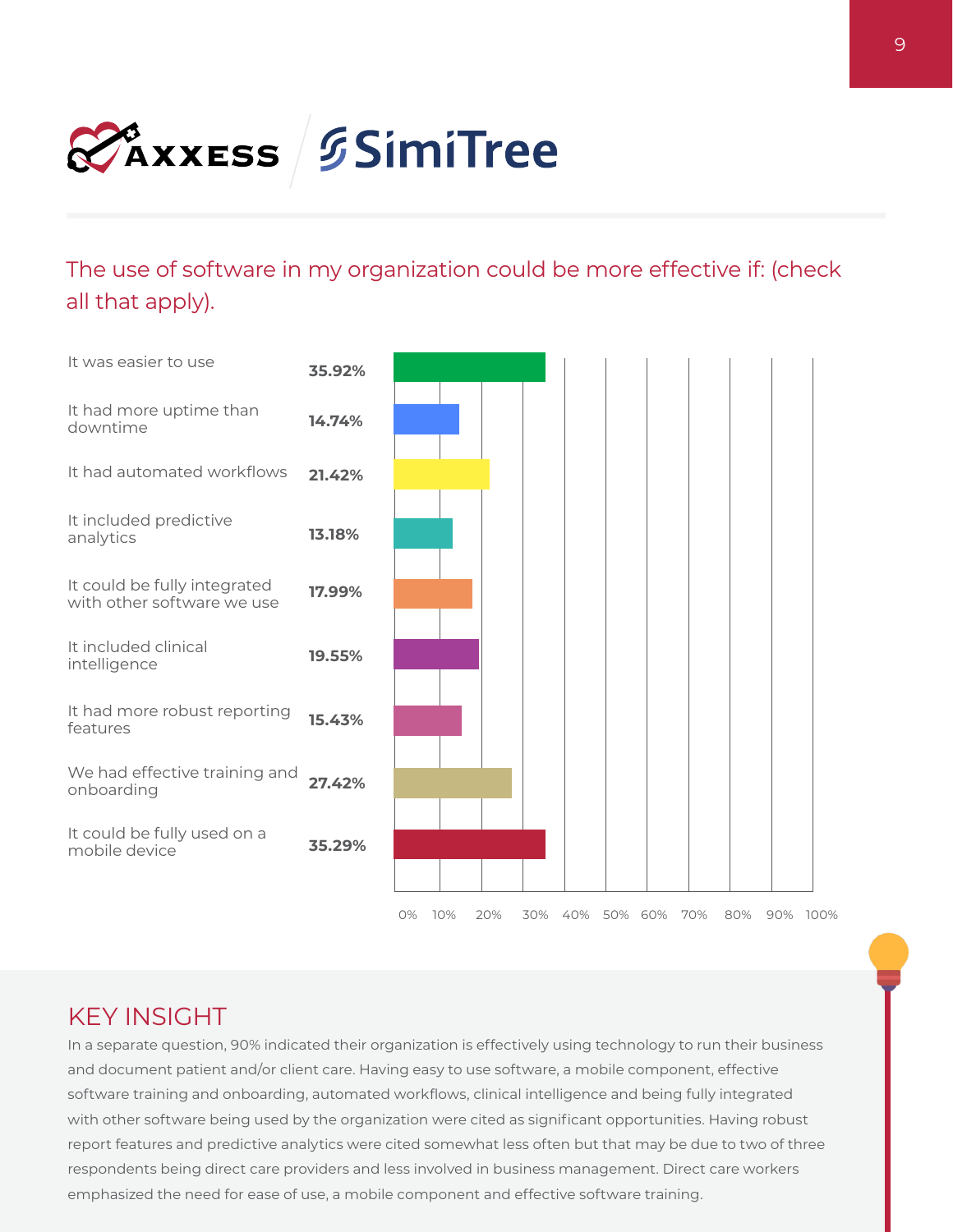# BEST PRACTICES TO CONSIDER



#### **Based on the findings, Axxess and SimiTree have compiled some best practices to consider for thriving in the coming years.**

- $\blacktriangleright$ **Organizations should conduct surveys** to see their employees' perceptions on engagement and retention initiatives. This would help keep a pulse on factors leading to overwork and/or burnout. Conducting the surveys through a third-party will promote greater comfort for employees to be completely honest with their opinions.
- 4 **Benchmark salaries and retention against similar healthcare providers in your area.** It is typical to see higher turnover for direct care, especially clinical, roles given the shortage and high demand. The challenge is magnified due to organizations in other industries (i.e., Starbucks, Amazon, etc.) offering competitive salaries.
- $\mathbf{F}$ **Design the employee experience to reduce burnout.** This encompasses the entire journey an employee has with their organization starting at pre-hiring. For example, online HR solutions and learning platforms streamline the onboarding process and make it easy for organizations to recruit and train.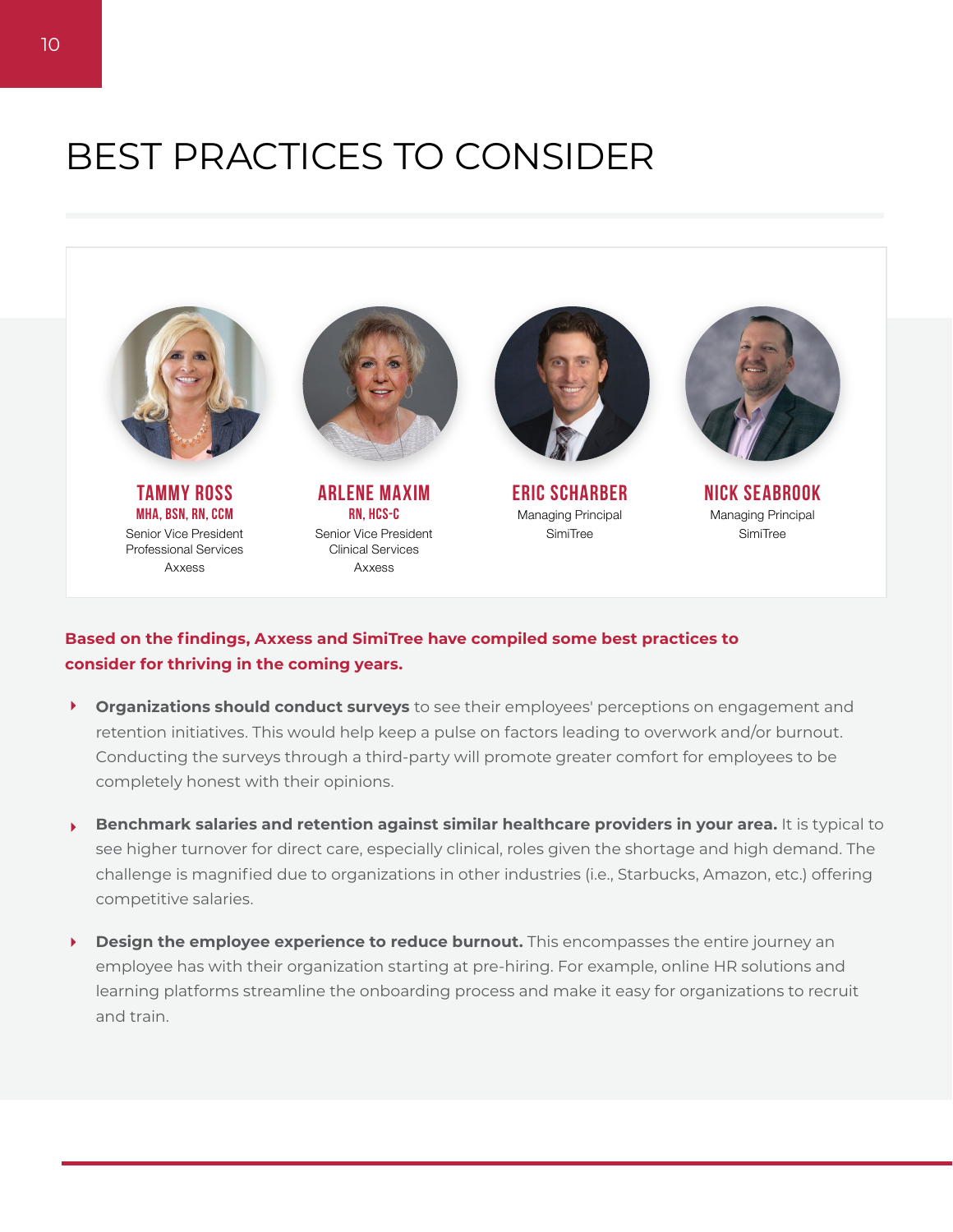- $\blacktriangleright$ **Recruit the right people.** Look at how employees will fit into your organization versus only looking at those that have your required skills. The cost of replacing an employee can be between 100 and 200 percent of the salary, depending on the role.
- $\mathbf{F}$ **Manage by metrics to decrease burnout due to direct care workers workload.** This provides more visibility to create immediate action. Often the most productive and engaged staff are the ones in the most danger of burnout. Monitor patient-to-staff ratios as well as productivity. In addition, travel time, non-patient activity and acuity of patients are metrics to consider.
- $\blacktriangleright$ **Ensure managers know their role and the expectations for driving employee engagement.**  Equip them with the training tools and resources to develop their teams. You're not a leader until you have developed another leader who can develop another leader.
- $\blacktriangleright$ **Focus on professional development.** Managers who consistently work with their team members can identify what they do best, and praise and guide them to maximize their natural talents. Empowering employees to use their talents and strengths provides ongoing value to an organization.
- $\blacktriangleright$ **Continuously get feedback on and improve onboarding and training.** This is essential to direct care worker retention and satisfaction. Organizations can also partner with a company that can provide more comprehensive training because most turnover happens in first 90 days, so it is important to support new employees during this time.
- $\blacktriangleright$ **The choice of documentation software for direct care workers should prioritize ease of use and mobile functionality.** These were found to be important elements to clinical employee engagement and retention.
- $\blacktriangleright$ **Celebrating birthdays, milestones, work anniversaries, etc.** is a less costly but effective way to improve retention.